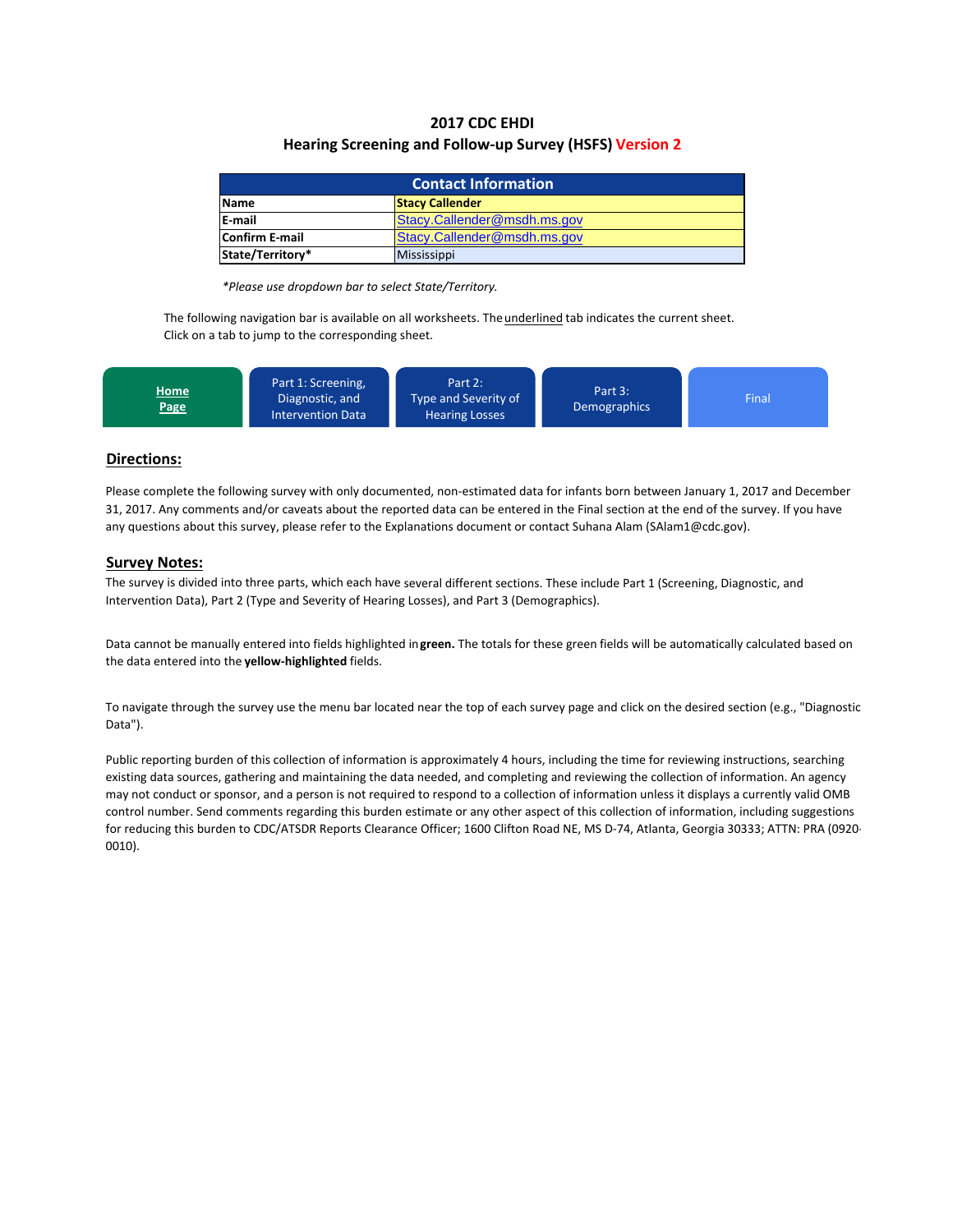

| <b>2017 Hearing Screening Data</b>                                         |                             |
|----------------------------------------------------------------------------|-----------------------------|
| <b>Total Occurrent Births***</b>                                           | 37,370                      |
| Total Occurrent Births According to Vital Records                          | 37,370                      |
| Optional: Total Occurrent Births at Military Facilities According to Vital |                             |
| Records                                                                    | 333                         |
| <b>Optional: Total Occurrent Homebirths</b>                                | 217                         |
| <b>Overall Documented Screening Results (Most Recent/Final Screen)</b>     |                             |
|                                                                            |                             |
| <b>Total Documented as Screened</b>                                        | 36,872                      |
| Passed (most recent/final screen)                                          |                             |
| Total Passed (most recent / final screen)*                                 | 36,269                      |
| Passed: Before 1 Month of Age                                              | 35,482                      |
| Passed: After 1 Month of Age                                               | 702                         |
| Passed: Age Unknown                                                        | 85                          |
| Not Passed (most recent/final screen)                                      |                             |
| Total Not Passed (most recent / final screen)**                            | 603                         |
| Not Passed: Before 1 Month of Age                                          | 603                         |
| Not Passed: After 1 Month of Age                                           | $\bf{0}$                    |
| Not Passed: Age Unknown                                                    | $\overline{0}$              |
| <b>Detailed Screening Results (if applicable)</b>                          |                             |
| Passed (most recent/final screen)                                          |                             |
| Passed initial / No outpatient <sup>#</sup>                                | 35,105                      |
| No initial <sup>#</sup> / Passed outpatient                                | 693                         |
| Passed initial / Passed outpatient                                         | 79                          |
| Referred initial / Passed outpatient                                       | 392                         |
| Total Passed (most recent/final screen)*                                   | 36,269                      |
|                                                                            |                             |
| Not Passed (most recent/final screen)                                      |                             |
| Referred initial / No outpatient <sup>#</sup>                              | 0                           |
| No initial <sup>#</sup> / Referred outpatient                              | $\overline{a}$              |
| Passed initial / Referred outpatient                                       | $\overline{0}$              |
| Referred initial / Referred outpatient                                     | 181                         |
| Referred initial / straight to diagnostic evaluation                       | 418                         |
| Total Not Passed (most recent/final screen)**                              | 603                         |
| No Documented Screening / Undetermined (Most Recent/Final Screen)          |                             |
| <b>Total Documented as Not Screened</b>                                    | 498                         |
| <b>Infant Died</b>                                                         | 168                         |
| Non-resident/Moved Out of Jurisdiction                                     | 23                          |
| Unable to be Screened due to Medical Reasons                               | $\overline{7}$              |
| Parents / Family Declined Services                                         | $\mathbf 0$                 |
| Infant Transferred and No Documentation of Screening                       | $\mathbf{0}$                |
| <b>Infant Adopted</b>                                                      | $\mathbf{0}$                |
| Homebirth                                                                  | 115                         |
| Parents / Family Contacted but Unresponsive                                | $\mathbf 0$                 |
| Please use this dropdown box to indicate the Unresponsive Definition       |                             |
| Used $\hbox{}^\dagger$                                                     | Old Unresponsive Definition |
| Unable to Contact                                                          | $\overline{7}$              |
| Unknown                                                                    | 178                         |
| Other                                                                      | $\overline{0}$              |
|                                                                            |                             |
| <b>Total Occurrent Births***</b>                                           | 37,370                      |

**Notes:**

† See the HSFS Explanations document for the definitions.

- ‡ "No initial" includes infants who did not received an initial screening, missed an initial screening or refused an initial screening. "No outpatient" includes infants who did not received an outpatient screening, missed an outpatient screening or refused an outpatient screening.
- \* The value for the "Total Passed (most recent/final screen)" field in the Overall Documented Screening Results section must match the value for the "Total Passed (most recent/final screen)" field in the Detailed Screening Results section. If there is any difference you will receive a caution message.
- \*\* The value for the "Total Not Passed (most recent/final screen)" field in the Overall Documented Screening Results section must match the value for the "Total Not Passed (most recent/final screen)" field in the Detailed Screening Results section. If there is any difference you will receive a caution message.
- \*\*\* The value for the "Total Occurrent Births" field at the bottom of this table must match the value reported for the "Total Occurrent Births" field at the top of this table. If there is any difference you will receive an error message. If received, please make sure to correct this error before continuing to the next section.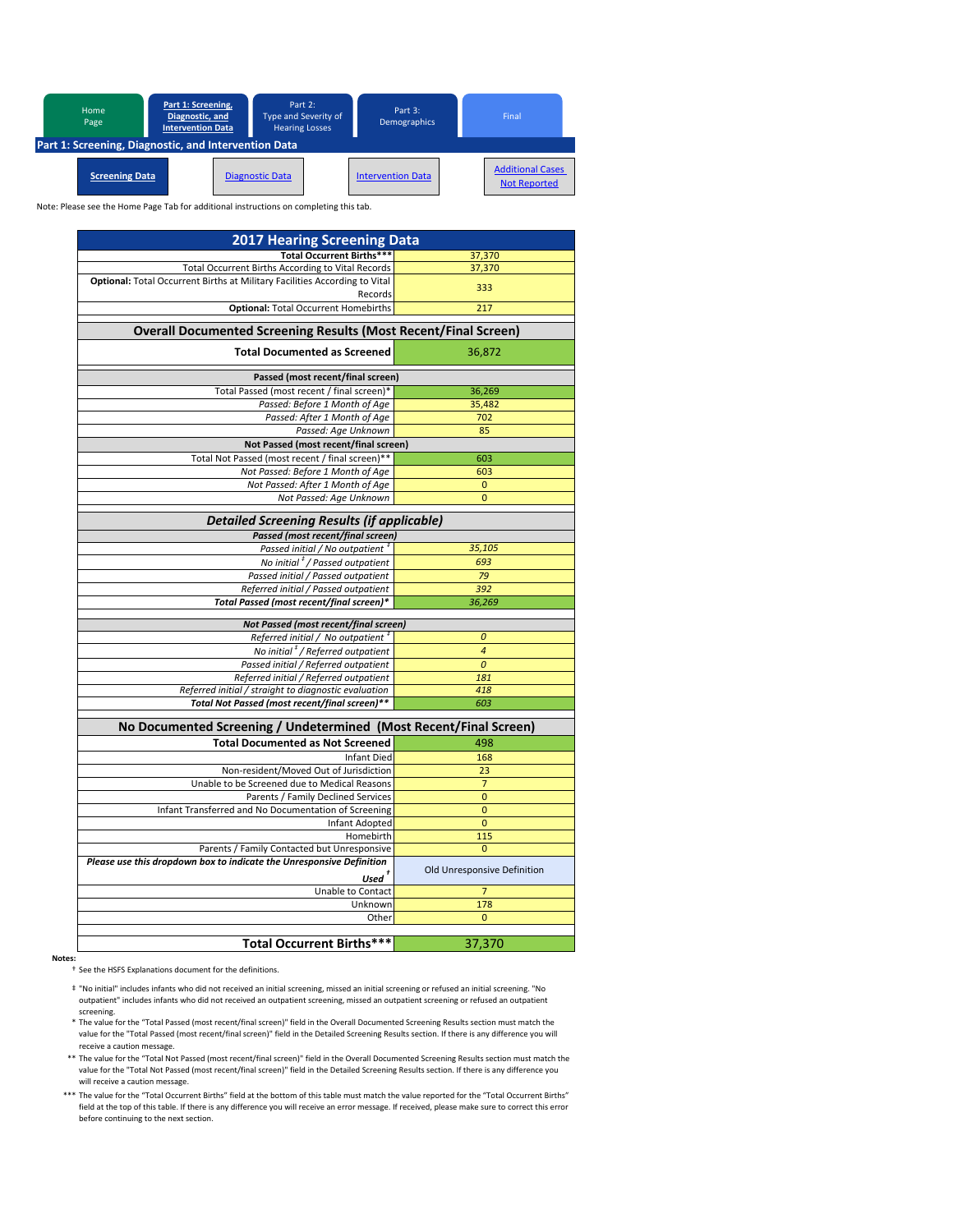

| <b>2017 Diagnostic Data</b>                    |          |  |  |  |  |  |
|------------------------------------------------|----------|--|--|--|--|--|
| Total Not Passed (most recent/final screen)    | 603      |  |  |  |  |  |
| <b>Documented Diagnostics</b>                  |          |  |  |  |  |  |
| <b>Total with Documented Diagnosis</b>         | 471      |  |  |  |  |  |
| <b>Diagnosed with No Hearing Loss</b>          |          |  |  |  |  |  |
| <b>Total with No Hearing Loss</b>              | 417      |  |  |  |  |  |
| No Hearing Loss: Before 3 Months of Age        | 346      |  |  |  |  |  |
| No Hearing Loss: After 3 Months of Age         | 71       |  |  |  |  |  |
| No Hearing Loss: Age Unknown                   | $\theta$ |  |  |  |  |  |
| <b>Diagnosed with Permanent Hearing Loss</b>   |          |  |  |  |  |  |
| <b>Total with Permanent Hearing Loss</b>       | 54       |  |  |  |  |  |
| Permanent Hearing Loss: Before 3 Months of Age | 19       |  |  |  |  |  |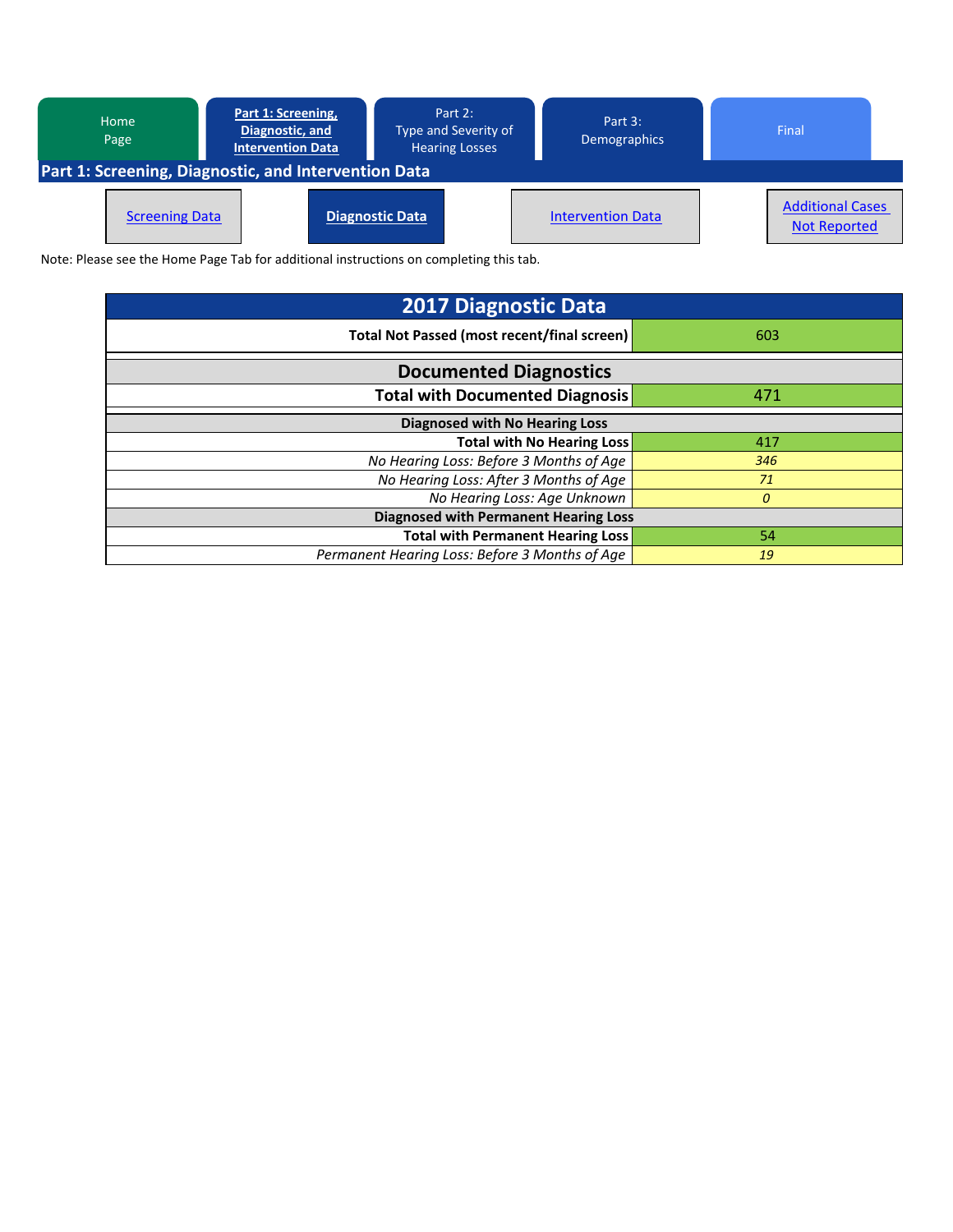| Permanent Hearing Loss: After 3 Months but Before 6 Months of Age               | 11                          |
|---------------------------------------------------------------------------------|-----------------------------|
| Permanent Hearing Loss: After 6 Months of Age                                   | 20                          |
| Permanent Hearing Loss: Age Unknown                                             | $\overline{4}$              |
| No Documented Diagnostics / Undetermined                                        |                             |
| <b>Total with No Documented Diagnosis</b>                                       | 132                         |
| Audiological Diagnosis in Process (Awaiting Diagnosis)                          |                             |
| Only applies to infants seen at least one time and have a follow-up appointment | 34                          |
| scheduled.                                                                      |                             |
| PCP/ENT did not Refer Infant for Diagnostic Testing                             | 0                           |
| <b>Infant Died</b>                                                              | 6                           |
| Non-resident / Moved Out of Jurisdiction                                        | 15                          |
| Unable to Receive Diagnostic Testing due to Medical Reasons                     | 8                           |
| Parents / Family Declined Services                                              | 3                           |
| Infant Adopted                                                                  | 0                           |
| Parent / Family Contacted but Unresponsive                                      | 34                          |
| Please use this dropdown box to indicate the Unresponsive Definition Used       | Old Unresponsive Definition |
| Unable to Contact                                                               | 0                           |
| Unknown                                                                         | 32                          |
| Other                                                                           | $\mathbf 0$                 |
|                                                                                 |                             |
| <b>Total Diagnosed and Not Diagnosed</b>                                        | 603                         |

**Notes:**

† See the HSFS Explanations document for the definitions.

\* The value for the "Total Diagnosed and Not Diagnosed" field at the bottom of this table must match the value for the "Total Not Passed (most recent/fin field at the top of this table. If there is any difference you will receive an error message. If received, please make sure to correct this error before continu next section.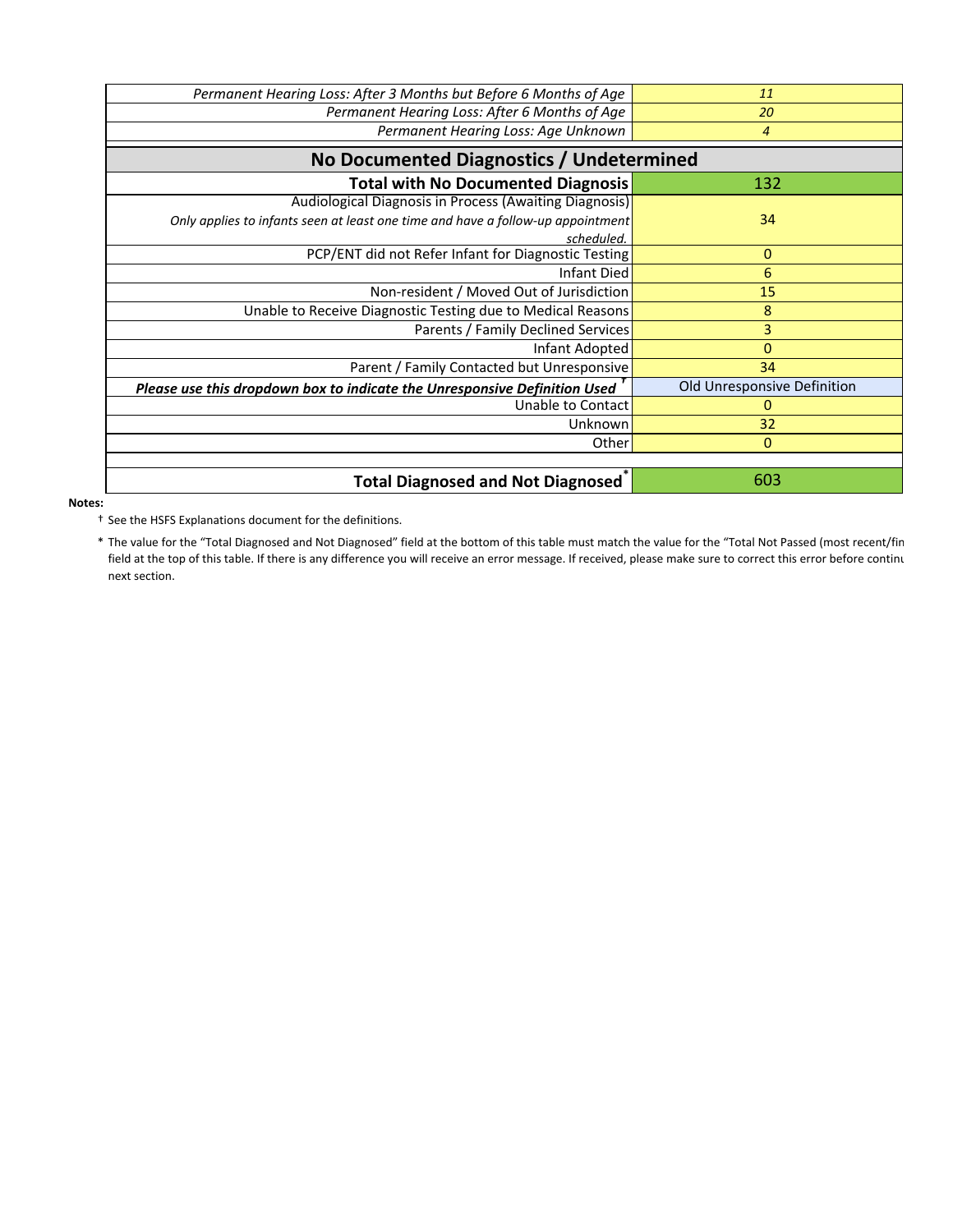| Part 1: Screening,<br><b>Home</b><br>Diagnostic, and<br>Page<br>Intervention Data |                        | Part 2:<br>Type and Severity of<br><b>Hearing Losses</b> | Part 3:<br><b>Demographics</b> |  | Final                                   |  |  |
|-----------------------------------------------------------------------------------|------------------------|----------------------------------------------------------|--------------------------------|--|-----------------------------------------|--|--|
| Part 1: Screening, Diagnostic, and Intervention Data                              |                        |                                                          |                                |  |                                         |  |  |
| <b>Screening Data</b>                                                             | <b>Diagnostic Data</b> |                                                          | <b>Intervention Data</b>       |  | <b>Additional Cases Not</b><br>Reported |  |  |

| <b>2017 Early Intervention (EI) Data</b>                                                               |                              |  |  |  |  |
|--------------------------------------------------------------------------------------------------------|------------------------------|--|--|--|--|
| <b>Total with Permanent Hearing Loss*</b>                                                              | 54                           |  |  |  |  |
| <b>Total with Referral Status</b>                                                                      | 54                           |  |  |  |  |
| Referred to Part C EI                                                                                  | 53                           |  |  |  |  |
| Referred to Part C EI: Before 6 Months of Age                                                          | 34                           |  |  |  |  |
| Referred to Part C EI: After 6 Months of Age                                                           | 9                            |  |  |  |  |
| Referred to Part C EI: Age Unknown                                                                     | 10                           |  |  |  |  |
| Not Referred to Part C EI                                                                              | 0                            |  |  |  |  |
| <b>Unknown Referral Status</b>                                                                         | $\mathbf{1}$                 |  |  |  |  |
| <b>Documented El Services</b>                                                                          |                              |  |  |  |  |
| <b>Total Enrolled in Part C El Services</b>                                                            | 32                           |  |  |  |  |
| Signed IFSP: Before 6 Months of Age                                                                    | 27                           |  |  |  |  |
| Signed IFSP: After 6 Months of Age                                                                     | 5                            |  |  |  |  |
| Signed IFSP: Age Unknown                                                                               | $\mathbf{0}$                 |  |  |  |  |
| <b>Total Received Part C El Services</b>                                                               | 26                           |  |  |  |  |
| Received Part C EI Services: Before 6 Months of Age                                                    | 21                           |  |  |  |  |
| Received Part C El Services: After 6 Months of Age                                                     | 5                            |  |  |  |  |
| Received Part C EI Services: After 6 Months of Age, Due to Family Initially Declining                  |                              |  |  |  |  |
| <b>Services</b>                                                                                        | $\pmb{0}$                    |  |  |  |  |
| Received Part C EI Services: Age Unknown                                                               | $\mathbf{0}$                 |  |  |  |  |
|                                                                                                        |                              |  |  |  |  |
| <b>Total from Non-Part C EI Services Only</b>                                                          | 0                            |  |  |  |  |
| Received Non-Part C El Services: Before 6 Months of Age                                                | 0                            |  |  |  |  |
| Received Non-Part C El Services: After 6 Months of Age<br>Received Non-Part C El Services: Age Unknown | $\mathbf{0}$<br>$\mathbf{0}$ |  |  |  |  |
|                                                                                                        |                              |  |  |  |  |
| <b>Monitoring Services Only</b>                                                                        |                              |  |  |  |  |
| <b>Received Only Monitoring Services</b>                                                               | $\mathbf{0}$                 |  |  |  |  |
| No Documented El Services/ Undetermined                                                                |                              |  |  |  |  |
| <b>Total with No Documented EI Services</b>                                                            | 22                           |  |  |  |  |
| Not Eligible for Part C Services                                                                       | 0                            |  |  |  |  |
| <b>Infant Died</b>                                                                                     | $\overline{2}$               |  |  |  |  |
| Non-resident / Moved Out of Jurisdiction                                                               | $\overline{2}$               |  |  |  |  |
| Unable to Receive El due to Medical Reasons                                                            | 0                            |  |  |  |  |
| Parents / Family Declined Services                                                                     | 10                           |  |  |  |  |
| Infant Adopted                                                                                         | $\mathbf{0}$                 |  |  |  |  |
| Parent / Family Contacted but Unresponsive                                                             | $\overline{a}$               |  |  |  |  |
| Please use this dropdown box to indicate the Unresponsive Definition Used                              | Old Unresponsive Definition  |  |  |  |  |
| Unable to Contact                                                                                      | 5                            |  |  |  |  |
| Unknown                                                                                                | $\bf{0}$                     |  |  |  |  |
| Other                                                                                                  | $\mathbf{1}$                 |  |  |  |  |
|                                                                                                        |                              |  |  |  |  |
| Total with EI Services & No EI Services*                                                               | $\overline{54}$              |  |  |  |  |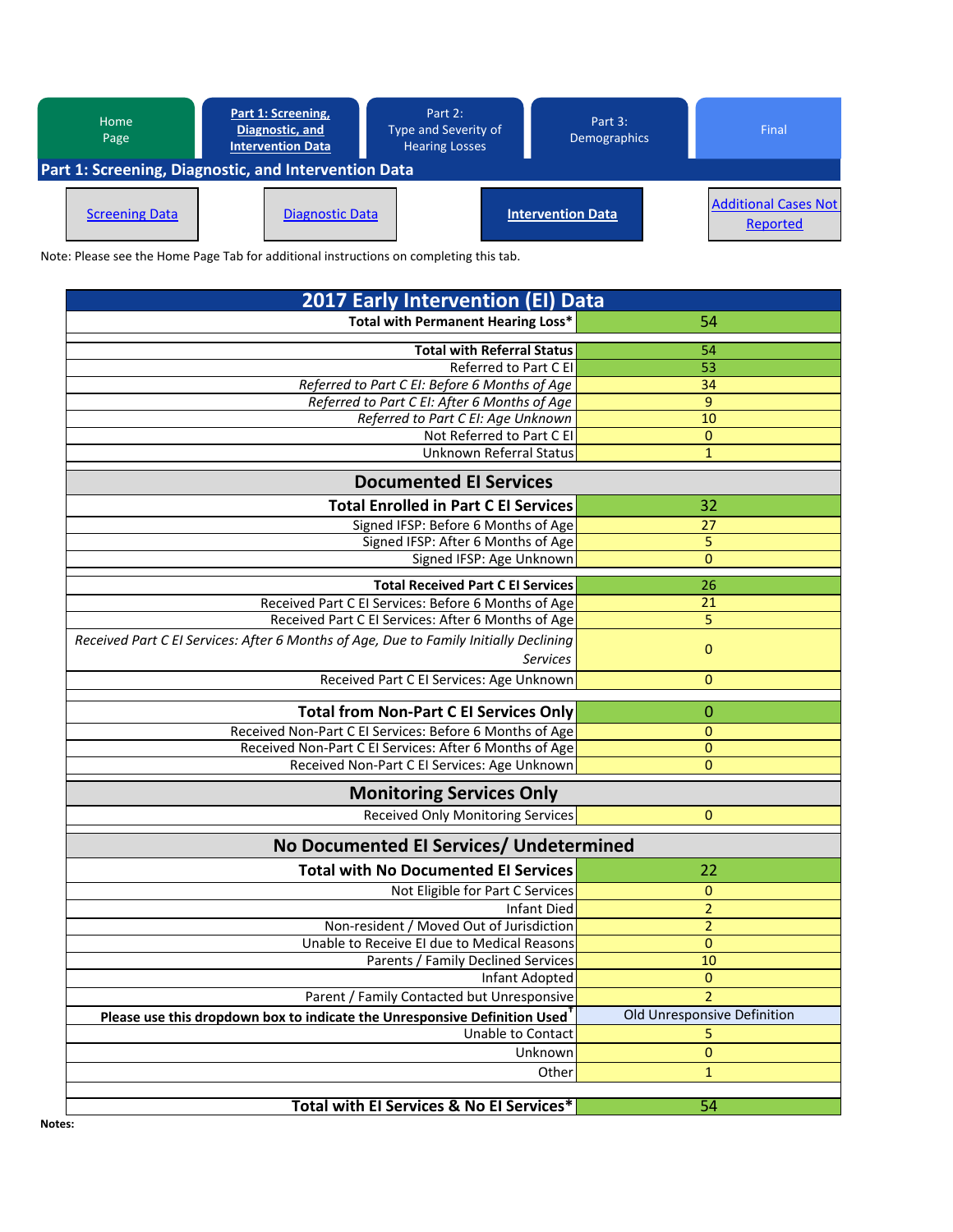

| <b>2017 Additional Cases Not Reported</b>                              |  |  |  |  |  |  |
|------------------------------------------------------------------------|--|--|--|--|--|--|
| Cases of Hearing Loss not included in the "Diagnostic Data" section*   |  |  |  |  |  |  |
| Total Additional Cases of Hearing Loss not included in Diagnostic Data |  |  |  |  |  |  |
| Additional Cases of Non-permanent, Transient Hearing Loss              |  |  |  |  |  |  |
| Additional Cases of Permanent Hearing Loss (e.g., late onset)          |  |  |  |  |  |  |

| Cases of Hearing Loss not included in the "Intervention Data" section**  |  |  |  |  |  |  |
|--------------------------------------------------------------------------|--|--|--|--|--|--|
| Total Additional Cases of Hearing Loss not included in Intervention Data |  |  |  |  |  |  |
| Additional Cases Enrolled in EI (Part C or non-Part C)                   |  |  |  |  |  |  |
| Additional Cases Not Receiving Intervention: Monitoring Only             |  |  |  |  |  |  |
| Additional Cases Not Receiving Intervention: Unknown                     |  |  |  |  |  |  |
| Additional Cases Not Receiving Intervention: Other                       |  |  |  |  |  |  |

| Cases Enrolled in El without a Confirmed Diagnosis***             |  |  |  |  |
|-------------------------------------------------------------------|--|--|--|--|
| Total Additional Cases Enrolled in El without Confirmed Diagnosis |  |  |  |  |

# **Notes:**

- \* Only cases of hearing loss not reported in the previous "Diagnostic Data" section should be reported in this "Cases of Hearing Loss not included in the 'Diagnostic Data'" section.
- \*\* Only cases of hearing loss not reported in the previous "Intervention Data" section should be reported in this "Cases of Hearing Loss not included in the 'Intervention Data'" section.
- \*\*\* Only cases who did not pass hearing screening, have no confirmed diagnosis, but were enrolled in early intervention services should be reported in this "Cases Enrolled in EI without a Confirmed Diagnosis" section.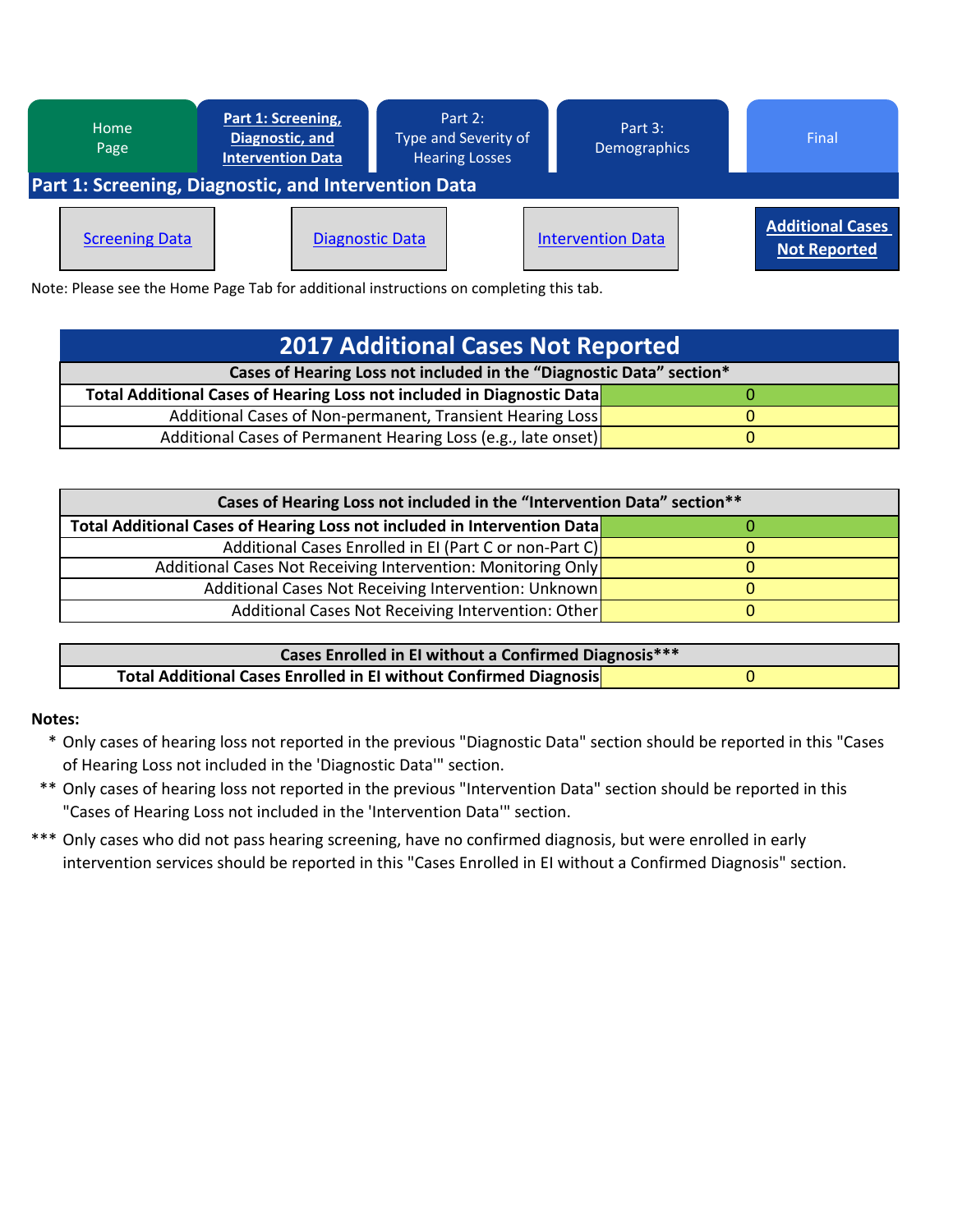|                                                      | Home<br>Page                     |                            | Part 1: Screening,<br>Diagnostic, and<br><b>Intervention Data</b> |                                                                                    | <b>Part 2:</b><br><b>Type and Severity of</b><br><b>Hearing Losses</b> |                            | Part 3:<br><b>Demographics</b> |                              | Final                                                                                          |
|------------------------------------------------------|----------------------------------|----------------------------|-------------------------------------------------------------------|------------------------------------------------------------------------------------|------------------------------------------------------------------------|----------------------------|--------------------------------|------------------------------|------------------------------------------------------------------------------------------------|
| Part 2: Type and Severity of Hearing Losses (By Ear) |                                  |                            |                                                                   |                                                                                    |                                                                        |                            |                                |                              |                                                                                                |
| Permanent Hearing Loss (from Part 1)*                |                                  |                            | <b>Total Cases of</b>                                             |                                                                                    |                                                                        |                            | 54                             |                              |                                                                                                |
|                                                      |                                  |                            | <b>BILATERAL</b>                                                  |                                                                                    |                                                                        | <b>UNILATERAL</b>          |                                | <b>LATERALITY</b>            |                                                                                                |
|                                                      |                                  | <b>RIGHT</b><br><b>EAR</b> | <b>LEFT</b><br><b>EAR</b>                                         |                                                                                    | <b>UNKNOWN EAR</b><br>(Note: record degree of<br>loss for each ear)    | <b>RIGHT</b><br><b>EAR</b> | <b>LEFT EAR</b>                | <b>UNKNOWN</b><br><b>EAR</b> | <b>UNKNOWN</b><br>(for Cases where it is<br>unknown if the loss is<br>unilateral or bilateral) |
|                                                      | Slight                           |                            |                                                                   |                                                                                    |                                                                        |                            |                                |                              |                                                                                                |
|                                                      | Mild                             | 4                          | $\mathbf 1$                                                       |                                                                                    |                                                                        |                            |                                |                              |                                                                                                |
|                                                      | Moderate<br>Moderately           | $\overline{2}$             | 3                                                                 |                                                                                    |                                                                        |                            |                                |                              |                                                                                                |
|                                                      | Severe                           |                            | $\overline{2}$                                                    |                                                                                    |                                                                        | $\overline{2}$             |                                |                              |                                                                                                |
|                                                      | Severe                           | 3                          | $\overline{4}$                                                    |                                                                                    |                                                                        | $\overline{2}$             |                                |                              |                                                                                                |
| Sensorineural                                        | Profound                         | 5                          | 3                                                                 |                                                                                    |                                                                        |                            |                                |                              |                                                                                                |
|                                                      | Unknown                          |                            |                                                                   |                                                                                    |                                                                        |                            |                                |                              |                                                                                                |
|                                                      | Severity                         |                            |                                                                   |                                                                                    |                                                                        |                            |                                |                              |                                                                                                |
|                                                      | Slight                           |                            |                                                                   |                                                                                    |                                                                        | $\overline{2}$             |                                |                              |                                                                                                |
|                                                      | Mild                             | 3                          | $\overline{4}$                                                    |                                                                                    |                                                                        | $\overline{2}$             |                                |                              |                                                                                                |
|                                                      | Moderate                         | $\overline{1}$             | $\overline{2}$                                                    |                                                                                    |                                                                        | $\mathbf{1}$               |                                |                              |                                                                                                |
| Conductive                                           | Moderately                       |                            |                                                                   |                                                                                    |                                                                        |                            |                                |                              |                                                                                                |
|                                                      | Severe                           |                            |                                                                   |                                                                                    |                                                                        |                            |                                |                              |                                                                                                |
|                                                      | Severe                           |                            |                                                                   |                                                                                    |                                                                        |                            |                                |                              |                                                                                                |
|                                                      | Unknown                          |                            |                                                                   |                                                                                    |                                                                        |                            |                                |                              |                                                                                                |
|                                                      | Severity                         |                            |                                                                   |                                                                                    |                                                                        |                            |                                |                              |                                                                                                |
|                                                      | Slight                           |                            | $\mathbf{1}$                                                      |                                                                                    |                                                                        |                            |                                |                              |                                                                                                |
|                                                      | Mild                             | $\overline{2}$             | $\overline{2}$                                                    |                                                                                    |                                                                        |                            |                                |                              |                                                                                                |
|                                                      | Moderate                         | $\mathbf{1}$               | $\mathbf{1}$                                                      |                                                                                    |                                                                        |                            |                                |                              |                                                                                                |
|                                                      | Moderately                       | $\mathbf{1}$               | $\mathbf{1}$                                                      |                                                                                    |                                                                        |                            |                                |                              |                                                                                                |
| <b>Mixed</b>                                         | Severe                           |                            |                                                                   |                                                                                    |                                                                        |                            |                                |                              |                                                                                                |
|                                                      | Severe                           |                            |                                                                   |                                                                                    |                                                                        |                            |                                |                              |                                                                                                |
|                                                      | Profound                         |                            |                                                                   |                                                                                    |                                                                        |                            |                                |                              |                                                                                                |
|                                                      | Unknown                          |                            |                                                                   |                                                                                    |                                                                        |                            |                                |                              |                                                                                                |
|                                                      | Severity                         |                            |                                                                   |                                                                                    |                                                                        |                            |                                |                              |                                                                                                |
|                                                      | Slight                           |                            | $\mathbf{1}$                                                      |                                                                                    |                                                                        | $\mathbf{1}$               | 11                             |                              |                                                                                                |
|                                                      | Mild                             | $\mathbf{1}$               | $\mathbf 1$                                                       |                                                                                    |                                                                        |                            |                                |                              |                                                                                                |
|                                                      | Moderate                         |                            |                                                                   |                                                                                    |                                                                        |                            |                                |                              |                                                                                                |
|                                                      | Moderately                       |                            |                                                                   |                                                                                    |                                                                        |                            |                                |                              |                                                                                                |
|                                                      | Severe                           |                            |                                                                   |                                                                                    |                                                                        |                            |                                |                              |                                                                                                |
| Type Unknown                                         | Severe                           | $\mathbf 1$                | $\overline{2}$                                                    |                                                                                    |                                                                        |                            |                                |                              |                                                                                                |
|                                                      | Profound                         | $\mathbf{1}$               |                                                                   |                                                                                    |                                                                        |                            |                                |                              |                                                                                                |
|                                                      | Unknown                          |                            |                                                                   |                                                                                    |                                                                        |                            |                                |                              |                                                                                                |
|                                                      | Severity                         |                            |                                                                   |                                                                                    |                                                                        |                            |                                |                              |                                                                                                |
|                                                      | Slight<br>Mild                   |                            |                                                                   |                                                                                    |                                                                        |                            |                                |                              |                                                                                                |
|                                                      |                                  | $\mathbf{1}$               |                                                                   |                                                                                    |                                                                        |                            |                                |                              |                                                                                                |
| Auditory Neuropathy                                  | Moderate<br>Moderately           | 3                          | $\mathbf{1}$                                                      |                                                                                    |                                                                        |                            |                                |                              |                                                                                                |
|                                                      | Severe                           |                            |                                                                   |                                                                                    |                                                                        |                            |                                |                              |                                                                                                |
|                                                      | Severe                           |                            |                                                                   |                                                                                    |                                                                        |                            |                                |                              |                                                                                                |
|                                                      | Profound                         | $\mathbf{1}$               | $1\,$                                                             |                                                                                    |                                                                        |                            | $\mathbf{1}$                   |                              |                                                                                                |
|                                                      | Unknown                          |                            |                                                                   |                                                                                    |                                                                        |                            |                                |                              |                                                                                                |
|                                                      |                                  | $\mathbf{1}$               | $\mathbf 1$                                                       |                                                                                    |                                                                        | $\mathbf{1}$               |                                |                              |                                                                                                |
|                                                      | Severity<br><b>Totals by Ear</b> |                            | 31                                                                | $\pmb{0}$                                                                          | $\pmb{0}$                                                              | 11                         | 12                             | $\pmb{0}$                    | $\pmb{0}$                                                                                      |
|                                                      | <b>Totals by Child</b>           | 31                         | 31                                                                |                                                                                    | $\mathbf{0}$                                                           | 11                         | 12                             | $\mathbf{0}$                 | $\mathbf{0}$                                                                                   |
|                                                      |                                  |                            |                                                                   |                                                                                    |                                                                        |                            |                                |                              |                                                                                                |
|                                                      |                                  |                            |                                                                   | <b>Total Cases Resolved</b><br>(i.e., change from hearing loss to no hearing loss) |                                                                        |                            |                                |                              |                                                                                                |
|                                                      |                                  |                            |                                                                   | Overall Total*                                                                     |                                                                        |                            |                                | 54                           |                                                                                                |

### **Note:**

\* The value for the "Overall Total" field at the bottom of this table must match the value for the "Total Cases of Permanent Hearing Loss" field at the top of this table. If there is any difference you will receive an error message. If received, please make sure to correct this error before submitting the survey.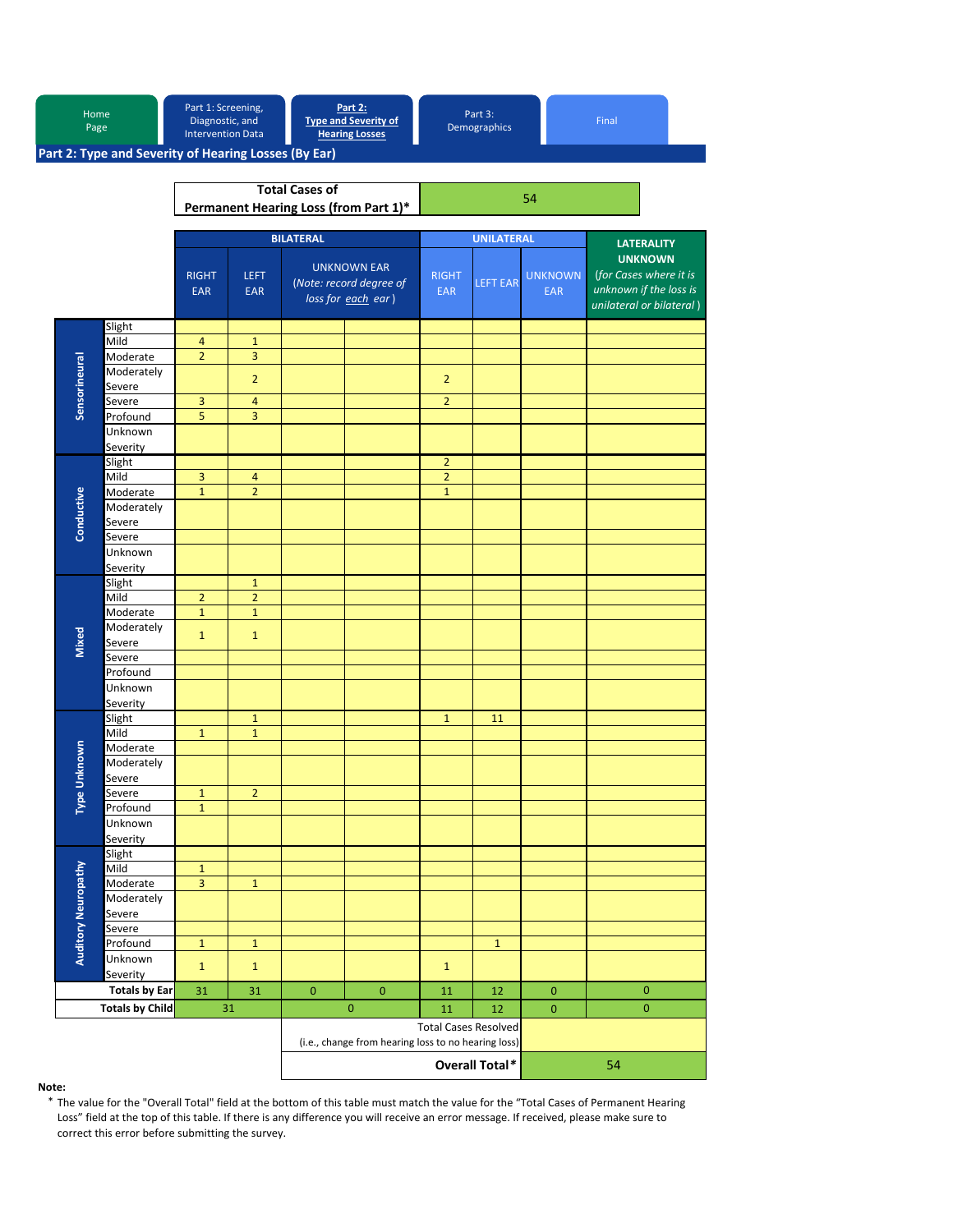| Home<br>Page                | Part 1: Screening,<br>Intervention Data of Hearing Losses | Part 2:<br>Diagnostic, and Type and Severity | Part 3:<br><b>Demographics</b> | Final |  |  |  |
|-----------------------------|-----------------------------------------------------------|----------------------------------------------|--------------------------------|-------|--|--|--|
| <b>Part 3: Demographics</b> |                                                           |                                              |                                |       |  |  |  |

|                       | <b>Screening</b>                    |               |          | <b>Diagnostics</b>                                    | <b>Intervention</b>                                   |                                       |  |
|-----------------------|-------------------------------------|---------------|----------|-------------------------------------------------------|-------------------------------------------------------|---------------------------------------|--|
|                       | Total<br>Occurrent<br><b>Births</b> | Total<br>Pass | Pass     | <b>Total Not Total with No</b><br><b>Hearing Loss</b> | <b>Total with</b><br>Permanent<br><b>Hearing Loss</b> | <b>Total Enrolled</b><br>in Part C EI |  |
| Totals (from Part 1)* | 37,370                              | 36,269        | 603      | 417                                                   | 54                                                    | 32                                    |  |
|                       |                                     |               |          |                                                       |                                                       |                                       |  |
| <b>Sex</b>            |                                     |               |          |                                                       |                                                       |                                       |  |
| Male                  | 18.910                              | 18.571        | 339      | 231                                                   | 21                                                    | 12                                    |  |
| Female                | 17,940                              | 17.676        | 264      | 186                                                   | 33                                                    | 20                                    |  |
| Unknown               | 520                                 | 22            | $\Omega$ | $\mathbf 0$                                           | $\Omega$                                              | $\mathbf 0$                           |  |
| Totals*               | 37,370                              | 36.269        | 603      | 417                                                   | 54                                                    | 32                                    |  |

| <b>Maternal Age</b> |        |        |          |          |          |    |
|---------------------|--------|--------|----------|----------|----------|----|
| <15 years           | 28     | 28     |          | $\Omega$ |          | ŋ  |
| 15-19 years         | 2.516  | 2.465  | 51       | 32       |          |    |
| $20 - 24$ years     | 8.748  | 8,607  | 141      | 94       | 5        |    |
| 25-34 years         | 14.982 | 14.768 | 214      | 152      |          |    |
| $35 - 50$ years     | 2.827  | 2.782  | 45       | 25       |          |    |
| > 50 years          |        |        | $\Omega$ | $\Omega$ | $\Omega$ | ŋ  |
| Unknown             | 8.267  | 7,617  | 152      | 114      | 37       | 16 |
| Totals*             | 37,370 | 36,269 | 603      | 417      | 54       | 32 |

| <b>Maternal Education</b>    |                |          |     |          |    |    |
|------------------------------|----------------|----------|-----|----------|----|----|
| Less than High School        |                |          |     |          |    |    |
| High School Graduate or GED  | $\Omega$       | $\Omega$ |     | $\Omega$ |    |    |
| Some College or AA/AS degree | $\overline{0}$ | $\Omega$ |     | $\Omega$ |    |    |
| College Graduate or above    | $\Omega$       | $\Omega$ |     | $\Omega$ |    |    |
| Unknown                      | 37.370         | 36.269   | 603 | 417      | 54 | 32 |
| Totals*                      | 37,370         | 36.269   | 603 | 417      | 54 | 32 |

| <b>Maternal Ethnicity</b> |        |        |     |     |    |    |
|---------------------------|--------|--------|-----|-----|----|----|
| Hispanic or Latino        | 1.421  | 1.392  | 29  | 22  |    |    |
| Not Hispanic or Latino    | 33.857 | 33.312 | 523 | 375 | 27 |    |
| Unknown                   | 2.092  | 1.565  | 51  | 20  | 26 |    |
| Totals*                   | 37.370 | 36.269 | 603 | 417 | 54 | 32 |

| <b>Maternal Race</b>             |                |              |                |                |                |                |
|----------------------------------|----------------|--------------|----------------|----------------|----------------|----------------|
| White (Not Hispanic)             | $\mathbf{0}$   | $\mathbf{0}$ | $\mathbf{0}$   | $\overline{0}$ | $\mathbf{0}$   | $\mathbf{0}$   |
| White (Hispanic)                 | $\Omega$       | $\Omega$     | $\Omega$       | $\Omega$       | $\Omega$       | $\Omega$       |
| White (Ethnicity Unknown)        | 18,303         | 18.097       | 206            | 147            | 12             | $\overline{9}$ |
| Black or African American (Not   |                |              |                |                |                |                |
| Hispanic)                        | $\bf{0}$       | $\mathbf{0}$ | $\mathbf{0}$   | $\overline{0}$ | $\mathbf{0}$   | $\mathbf{0}$   |
| <b>Black or African American</b> |                |              |                |                |                |                |
| (Hispanic)                       | $\overline{0}$ | $\mathbf{0}$ | $\mathbf{0}$   | $\overline{0}$ | $\mathbf{0}$   | $\mathbf{0}$   |
| <b>Black or African American</b> |                |              |                |                |                | 17             |
| (Ethnicity Unknown)              | 16,400         | 16.082       | 318            | 231            | 17             |                |
| Asian                            | 320            | 318          | $\overline{2}$ | $\mathbf{1}$   | $\mathbf{0}$   | $\mathbf{0}$   |
| Native Hawaiian or               | $\mathbf{0}$   | $\mathbf{0}$ | $\mathbf{0}$   | $\overline{0}$ | $\overline{0}$ | $\mathbf{0}$   |
| Pacific Islander                 |                |              |                |                |                |                |
| American Indian or               | 211            | 202          | $\mathbf{q}$   | 3              | $\Omega$       | $\Omega$       |
| Alaskan Native                   |                |              |                |                |                |                |
| Unknown                          | 719            | 181          | 40             | 10             | 23             | 4              |
| Other                            | 1,417          | 1,389        | 28             | 25             | $\overline{z}$ | $\overline{z}$ |
| Totals*                          | 37,370         | 36.269       | 603            | 417            | 54             | 32             |

%<br>\* The row values reported for the "Totals (from Part 1)" fields at the top of this table must match the row values reported for<br>the "Totals\*" fields, for each demographic variable. If there is any difference you will rec